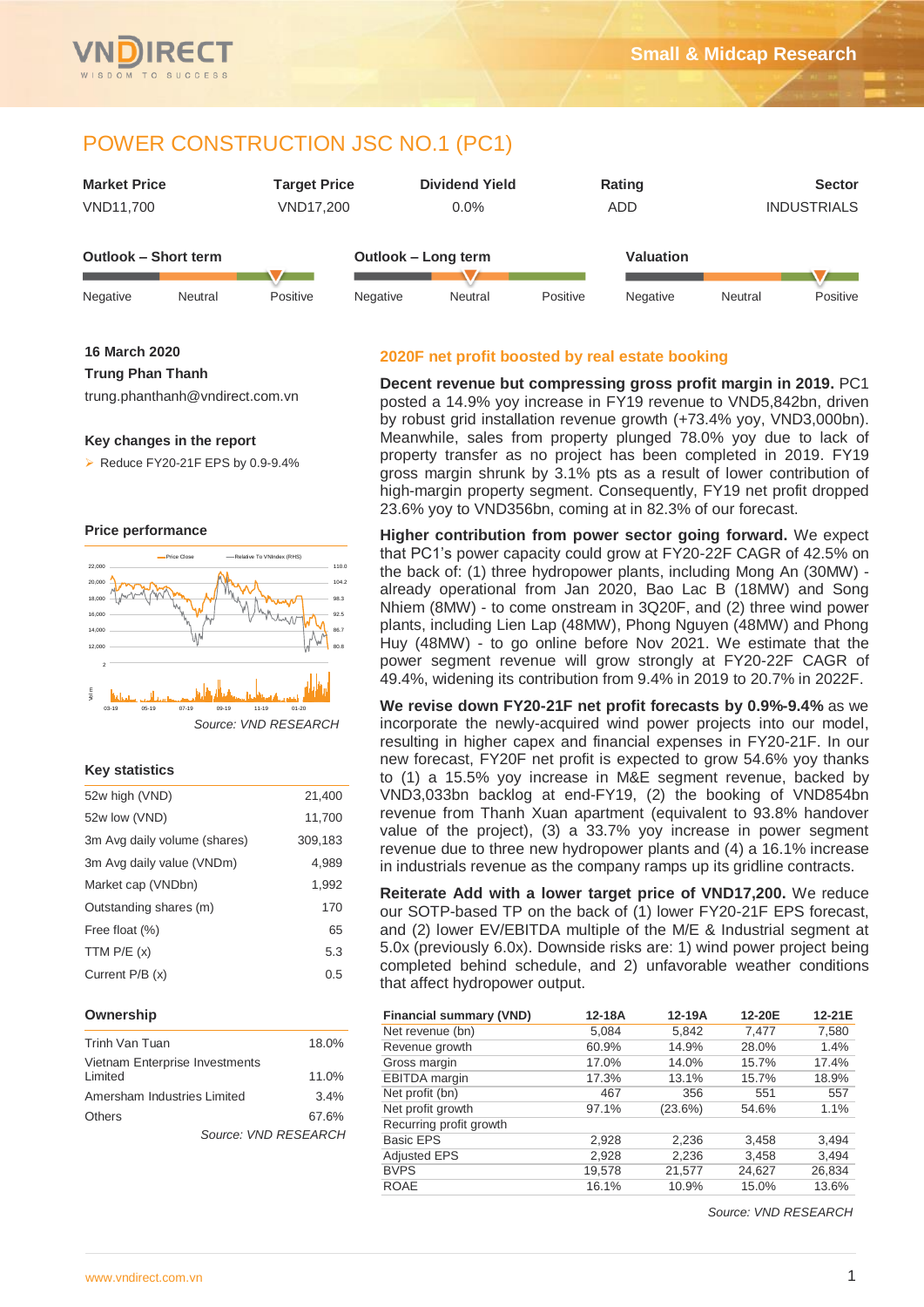

# **2019 RECAP: CONSTRUCTION REVENUE SURGED WHILE REAL ESTATE SALES FELL**

PC1 finished the FY19 decently, with revenue rising 14.9% yoy to VND5,842bn. Specifically, revenue from the installation segment surged 73.4% yoy due to a jump in solar plant contracts in FY19. However, the segment's gross profit margin shrank 1.1% pts to 8.8% (vs. 9.9% in 2018) due to higher contribution of the equipment procurement contracts, which usually command a thinner gross margin than engineering and construction activities. Besides, the real estate segment revenue plunged 78.0% yoy due to a lack of revenue booking compared to 2018. In 2018, the company generated VND969bn from My Dinh Plaza II project while in FY19 it booked only VND213bn of revenue from the transfer of the remaining 52 apartments from that same project.

Alternatively, the power segment revenue declined slightly by 3.4% yoy to VND541bn. Notably, the hydropower sales volume decreased to 405m kWh (-7.8% yoy) due to the impact of El Nino effect. However, this is partly offset by a higher selling price of VND1,337/kWh (+4.5% yoy).

As a result, PC1 only completed 93.2% of our 2019 revenue forecast, mainly due to lower-than-expected property revenue. Net profit came in at 82.3% of our forecast due to lower earnings from affiliates than expected of VND39bn.

| FYE Dec (VND bn)             | 4Q19  | 4Q18  | yoy%         | 3Q19  | qoq%        | <b>FY19</b> | <b>FY18</b> | yoy%         | <b>vs. FY19</b> |
|------------------------------|-------|-------|--------------|-------|-------------|-------------|-------------|--------------|-----------------|
|                              |       |       | chq          |       | chq         |             |             |              | forecast        |
| Revenue                      | 1.568 | 1,507 | 4.0%         | 1,253 | 25.2%       | 5,842       | 5,084       | 14.9%        | 93.2%           |
| <b>Industrials</b>           | 479   | 521   | $-8.2%$      | 276   | 73.6%       | 1,979       | 1,753       | 12.9%        | 84.6%           |
| M&E                          | 885   | 730   | 21.1%        | 778   | 13.7%       | 3,000       | 1,731       | 73.4%        | 99.4%           |
| <b>Real Estate</b>           | 80    | 106   | $-24.1%$     | 25    | 219.9%      | 213         | 969         | -78.0%       | 85.3%           |
| Hydropower                   | 106   | 130   | $-18.8%$     | 150   | $-29.7%$    | 551         | 559         | $-1.6%$      | 94.7%           |
| <b>Others</b>                | 19    | 19    | 0.2%         | 24    | $-19.9%$    | 100         | 72          | 37.5%        | 125.0%          |
| <b>Gross profit</b>          | 172   | 156   | 10.5%        | 183   | $-5.6%$     | 816         | 866         | $-5.7%$      | 94.2%           |
| Gross profit margin (%)      | 11.0% | 10.3% | $0.6\%$ pts  | 14.6% | $-3.6%$ pts | 14.0%       | 17.0%       | $-3.1\%$ pts | $0.2\%$ pts     |
| SG&A expenses                | (61)  | (61)  | $-1.2%$      | (61)  | $-1.2%$     | (225)       | (208)       | 8.1%         | 105.8%          |
| <b>EBIT</b>                  | 112   | 95    | 18.1%        | 121   | $-7.8%$     | 591         | 657         | $-10.1%$     | 90.4%           |
| Net financial income/expense | (33)  | (34)  | $-1.4%$      | (39)  | $-13.4%$    | (131)       | (122)       | 8.0%         | 108.8%          |
| <b>Pretax Profit</b>         | 72    | 76    | $-4.7%$      | 92    | $-21.4%$    | 431         | 491         | $-12.2%$     | 81.5%           |
| Pretax margin (%)            | 4.6%  | 5.0%  | $-0.4\%$ pts | 7.3%  | $-2.7%$ pts | 7.4%        | 9.7%        | $-2.3%$ pts  | $-1.1\%$ pts    |
| <b>Net Profit</b>            | 54    | 51    | 6.3%         | 77    | $-30.2%$    | 356         | 467         | $-23.6%$     | 82.3%           |

**Figure 1: Results Comparison**

SOURCES: VNDIRECT RESEARCH, COMPANY REPORTS

# **HIGHER CONTRIBUTION FROM POWER SECTOR GOING FORWARD**

Early in Jan 2020, the Mong An hydropower plant (30MW) has completed construction and started operation (two months behind schedule). According to PC1, two other plants Bao Lac B (18MW) and Song Nhiem 4 (8MW) are on track to start operating from 3Q20F. This should increase PC1's total power portfolio to 169MW (+48.2% yoy) by end-2020F and yield an additional VND166bn of revenue in 2020F, in our estimation.

Furthermore, according to PC1, there will be three new wind power plants with a designed capacity of 48MW each to be operational before Nov 2021F to capture the attractive feed-in-tariff (FIT) of 8.5 U.S. cents/kWh. Thus, by the end of 2021F, we expect that PC1's total power portfolio will reach 313MW and each wind power plant will contribute an average VND234bn to PC1's revenue each year. However, we do not expect a positive net profit from its early years of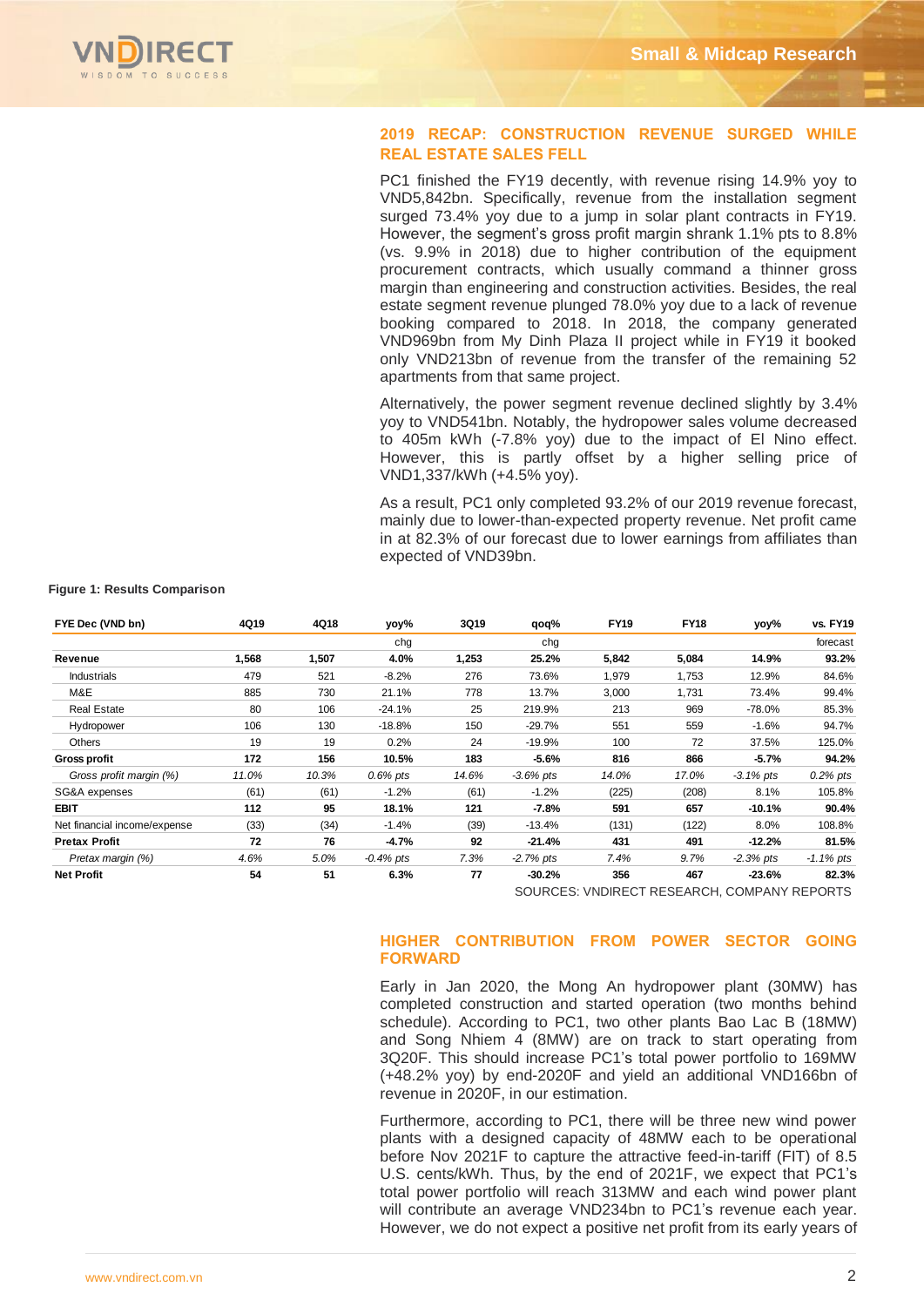

operation due to the capital-intensive requirement of wind power projects.

## **Figure 2: Wind power projects pipeline**

| <b>Project</b><br>name | Capacity<br>(MW) | <b>Estimated</b><br>completion time | Annual volume<br>(m kWh) | Investment cost<br>(VND bn) |
|------------------------|------------------|-------------------------------------|--------------------------|-----------------------------|
| Lien Lap               | 48               | Q3/2021                             | 158                      | 1.700                       |
| Phong Nguyen           | 48               | Q4/2021                             | 158                      | 1.700                       |
| Phong Huy              | 48               | Q4/2021                             | 158                      | 1.700                       |
|                        |                  | $\sim$                              |                          | _ _ _ _ _                   |

Source: VNDIRECT RESEARCH, COMPANY REPORTS

PC1 also disclosed that the company will be investing another 200MW of wind power in FY23-24F. However, due to a lack of information, we have not included this in our model as the FIT after Nov 2021 remains uncertain. Also, the company has delayed the Trung Thu solar project to wait for a finalised FIT for solar plants for the period after 30 Jun 2019.



#### Source: VNDIRECT RESEARCH, COMPANY REPORTS Source: VNDIRECT RESEARCH ESTIMATES

## **Figure 3: Installed capacity by type Figure 4: Our forecast on PC1 power revenue**



For FY20F, we expect the power segment to generate a revenue of VND736bn (+36.0% yoy) thanks to the operation of three new hydropower plants, while further revenue growth in FY21-22F is expected to get support from three wind projects coming online from Nov 2021F.

# **STRONG REVENUE BOOKING FROM THREE REAL ESTATE PROJECTS**

The 2020-22F pipeline includes three new projects that could contribute approximately VND2,519bn of revenue to PC1. The first project in the pipeline is PCC1 Thanh Xuan. Thanh Xuan project is located at 44 Trieu Khuc, a location where its residents can easily circulate to the administrative centers of Hanoi and the surrounding areas using major roads such as Nguyen Trai, Ring Road 3. At an attractive starting price of VND1.8bn per unit, PCC1 Thanh Xuan has a competitive edge against local peers as it is relatively cheaper while located in a prime location. As a result, Thanh Xuan has successfully sold 335 out of 480 of its apartments and we maintain the assumption that PC1 will only book 400 apartments by the end of this year. We estimate that each apartment will generate on average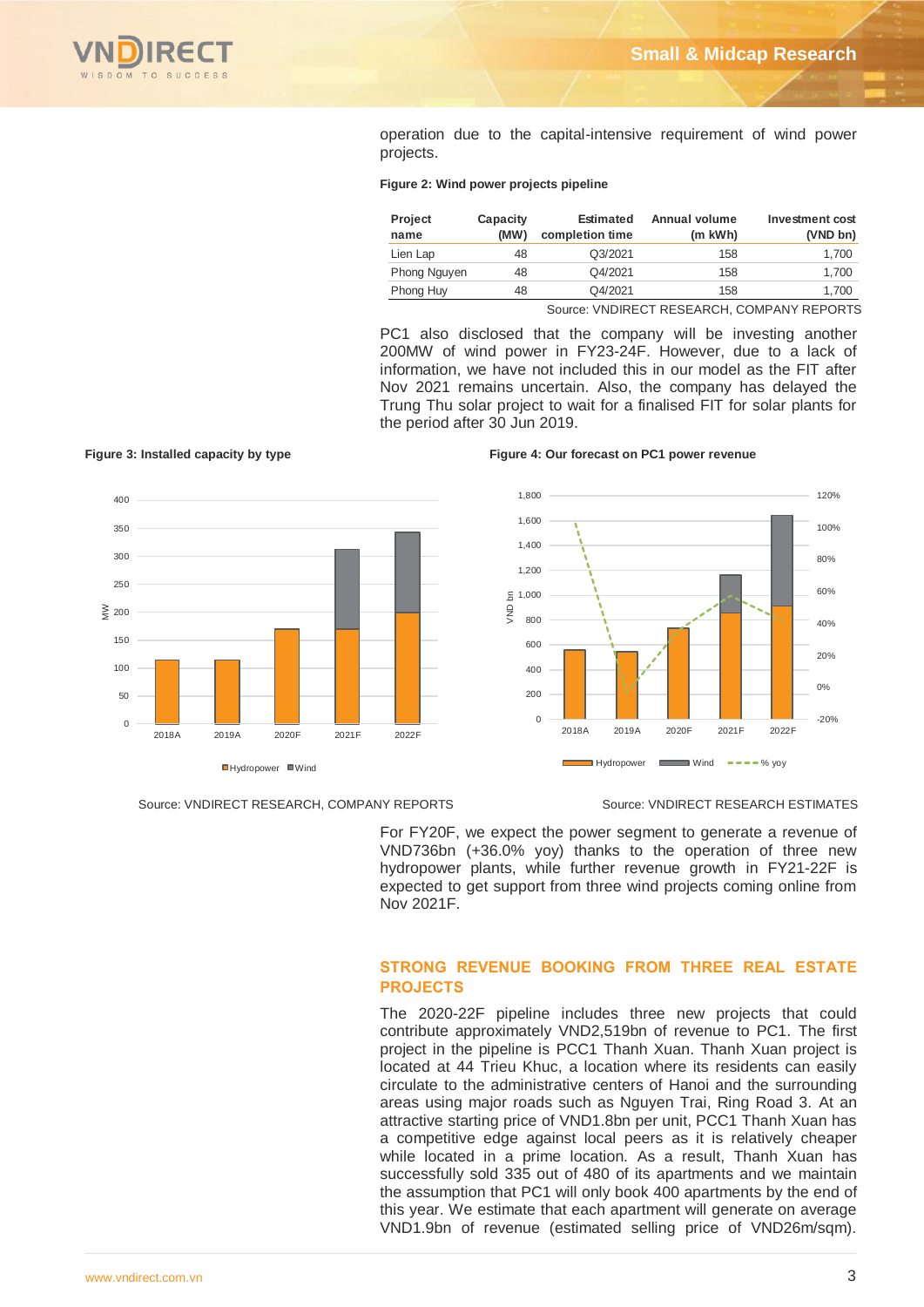

Hence, PC1 is expected to book VND854bn of revenue from this project in 2020F and the remaining VND57bn in 2021F.

#### **Figure 5: Real Estate Project Pipelines**

| <b>Project name</b> | Location            | No. of units | <b>Estimated Completion time</b> | <b>Current Progress</b>                        |
|---------------------|---------------------|--------------|----------------------------------|------------------------------------------------|
| Thanh Xuan          | 44 Trieu Khuc       |              | 480 Q2/2020                      | Under the completion progress                  |
|                     |                     |              |                                  | Expect foundation & basement construction to   |
| Vinh Hung           | 321 Vinh Hung       |              | 296 Q2/2021                      | commence in May 2020                           |
|                     |                     |              |                                  | Completed land clearing and expect to commence |
| Thang Long          | Thang Long district |              | 628 Q2/2022                      | construction in Q2/2022                        |

Source: VNDIRECT RESEARCH, COMPANY REPORT

The next project in the pipeline is Vinh Hung with 296 units, which is expected to complete in FY21F. The project could start booking revenue from 2Q21F, with VND510bn in FY21F and VND29bn in FY22F.

The third project in line is Thang Long which is estimated to break ground in 2Q20F. PC1 estimates that this project will complete in 2Q22F and we forecast this project will generate VND960bn in revenue for PC1 in 2022F.

We are confident that PC1 will achieve its pipeline, giving a solid track record of developing real estate projects (My Dinh Plaza 2, Ha Dong…). We estimate that these three projects will generate on average VND130bn of net profit annually to PC1 over the course of FY20-22F.

#### **Figure 6: Estimated property booking revenue in FY20-23F**

| VND bn            | 2020F | 2021F | 2022F | 2023F  | <b>Progress</b>                                                 |
|-------------------|-------|-------|-------|--------|-----------------------------------------------------------------|
| <b>Thanh Xuan</b> | 854   | 57    |       |        | Sold 335/448 units<br>Handover in 2Q20                          |
| Vinh Hung         | ٠     | 510   | 29    |        | Foundation & basement construction in May<br>2020               |
| <b>Thang Long</b> |       |       | 960   | 45     | Completed basic land clearing, expect<br>consctruction in 2Q20F |
|                   |       |       |       | $\sim$ |                                                                 |

Source: VNDIRECT RESEARCH ESTIMATE

## **EARNINGS REVISION**

We increase our revenue forecast by 12.4%-19.7% in FY20-21F, to factor in: (1) the contribution of three new wind power plants from Nov 2021F, (2) higher real estate revenue booking in 2020F and lower booking for 2021F, following an update of price and unit area for the apartment projects, and (3) higher-than-expected M&E backlog transferred to 2020F of VND3,033bn vs. our expectation of VND2,330bn. We also expect the M&E segment to maintain a high backlog in 2021F as Vietnam ramps up the construction of gridlines and wind power (prior to the tariff cut-off time of Nov 2021).

However, we lower our net profit forecast by 0.9-9.4% over FY20- 21F to reflect higher financial expenses incurred from the investments in wind power, as well as projected losses in the first few years of operation for the wind power plants. Specifically, in FY21F, we expect PC1 to spend VND4,200bn of expansionary capex for these wind power projects, which is 70% financed by borrowings.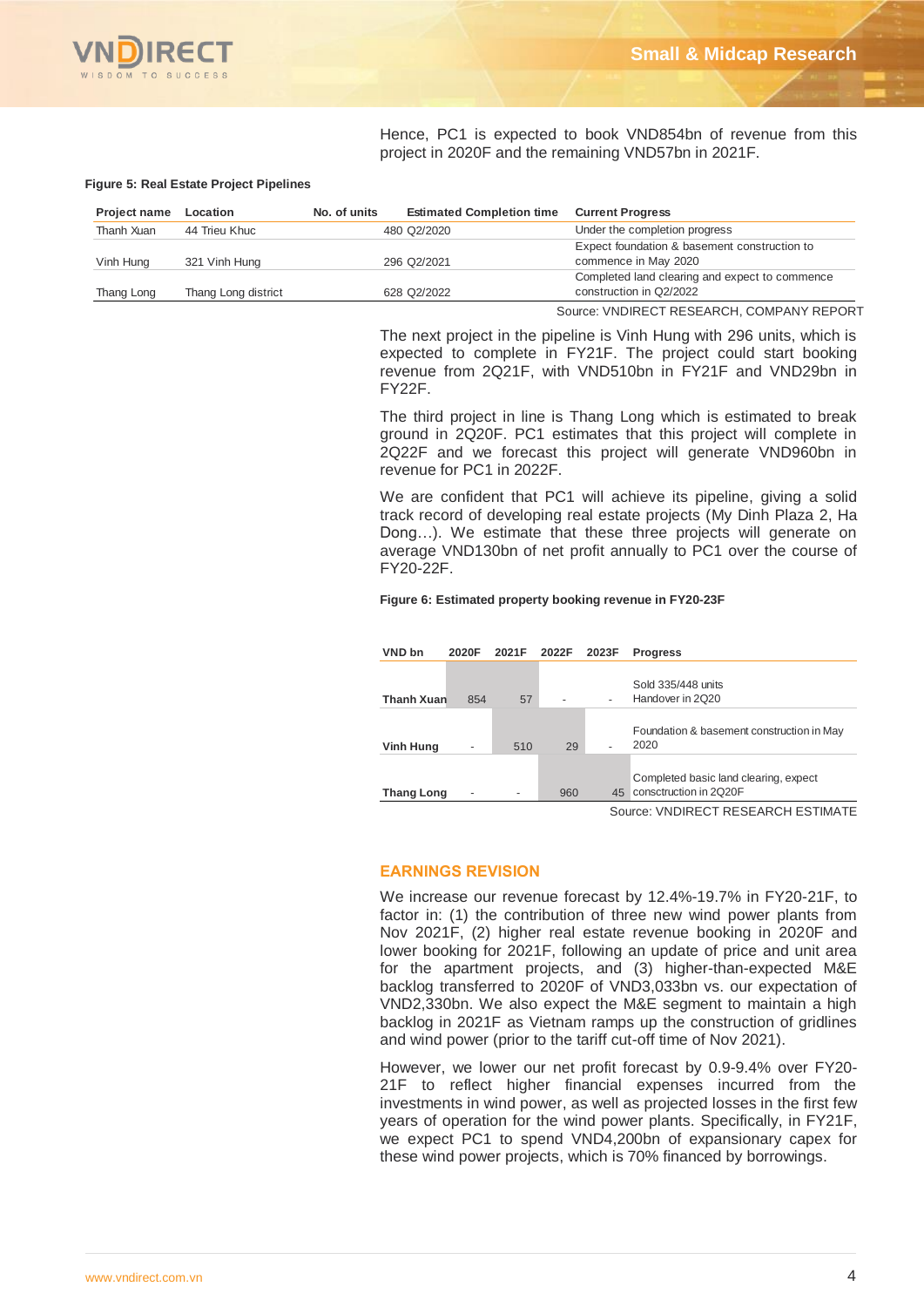

#### **Figure 7: Forecast revision**

|                     | 2020F |            |          |       | 2021F      |          |       |  |  |
|---------------------|-------|------------|----------|-------|------------|----------|-------|--|--|
|                     | Old   | <b>New</b> | % change | Old   | <b>New</b> | % change |       |  |  |
| Net revenue         | 6,652 | 7,477      | 12.4%    | 6,334 | 7,580      | 19.7%    | 7,949 |  |  |
| <b>Industrials</b>  | 2,461 | 2,297      | $-6.7%$  | 2,464 | 2,354      | $-4.5%$  | 1,826 |  |  |
| M&E                 | 2,630 | 3,465      | 31.8%    | 2,030 | 3,366      | 65.8%    | 3,350 |  |  |
| <b>Real Estate</b>  | 738   | 875        | 18.5%    | 916   | 590        | $-35.6%$ | 1,014 |  |  |
| Hydropower          | 741   | 736        | $-0.6%$  | 836   | 1,160      | 38.7%    | 1,644 |  |  |
| Others              | 82    | 105        | 27.4%    | 87    | 110        | 25.6%    | 115   |  |  |
| <b>Gross profit</b> | 1,110 | 1,171      | 5.6%     | 1,154 | 1,322      | 14.6%    | 1,551 |  |  |
| <b>EBIT</b>         | 878   | 865        | $-1.6%$  | 921   | 1,014      | 10.1%    | 1,231 |  |  |
| <b>PBT</b>          | 689   | 664        | $-3.5%$  | 760   | 655        | $-13.8%$ | 721   |  |  |
| Net profit          | 556   | 551        | $-0.9%$  | 615   | 557        | $-9.4%$  | 609   |  |  |
| EPS (VND)           | 3,489 | 3,458      | $-0.9%$  | 3,858 | 3,494      | $-9.4%$  | 3,824 |  |  |

Source: VNDIRECT RESEARCH ESTIMATES, BLOOMBERG

# **REITERATE ADD AT A LOWER TARGET PRICE OF VND17,200/SHARE**

We reiterate Add for PC1, with a lower target price of VND17,200/share (previously, VND26,100). The SOTP valuation method is based on separate value assessments of each business segment to get the company's total equity value. We reduce our SOTP-based TP on the back of (1) lower FY20-21F EPS forecast, and (2) lower EV/EBITDA multiple of the M/E & Industrial segment at 5.0x (previously 6.0x).

Amid the corona-virus outbreak, we believe PC1's core business stays relatively solid on top of (1) large power construction backlog for 2020F, and (2) sustainable cashflow from the hydropower segment, given its fixed PPA contracts and special tariff scheme applied to small plants (capacity <30MW).

## **Figure 8: SOTP Valuation**

| <b>Valuation Table</b>                 |                |                    |                     |
|----------------------------------------|----------------|--------------------|---------------------|
|                                        |                | <b>Exit target</b> |                     |
| <b>Methods</b>                         | <b>Metrics</b> | multiples          | <b>Weight Value</b> |
|                                        | VND bn         |                    | VND per share       |
| SOTP:                                  |                |                    |                     |
| M/E & Industrial production, EV/EBITDA | 1,456          | 5.00x              |                     |
| Real Estate, NPV                       | 82             |                    |                     |
| Hydropower, DCF 10yrs                  | 3,571          |                    |                     |
| Investment in affiliates, book value   | 63             |                    |                     |
| (+) cash & ST Investment               | 961            |                    |                     |
| $(-)$ debt                             | (3, 101)       |                    |                     |
| (-) minority interest, book value      | (286)          |                    |                     |
| <b>Equity value</b>                    | 2,745          |                    |                     |
| No of share (mn)                       | 159            |                    |                     |
| Implied share price                    |                |                    | 17,230              |
| Rounded share price                    |                |                    | 17,200              |

Source: VNDIRECT RESEARCH ESTIMATES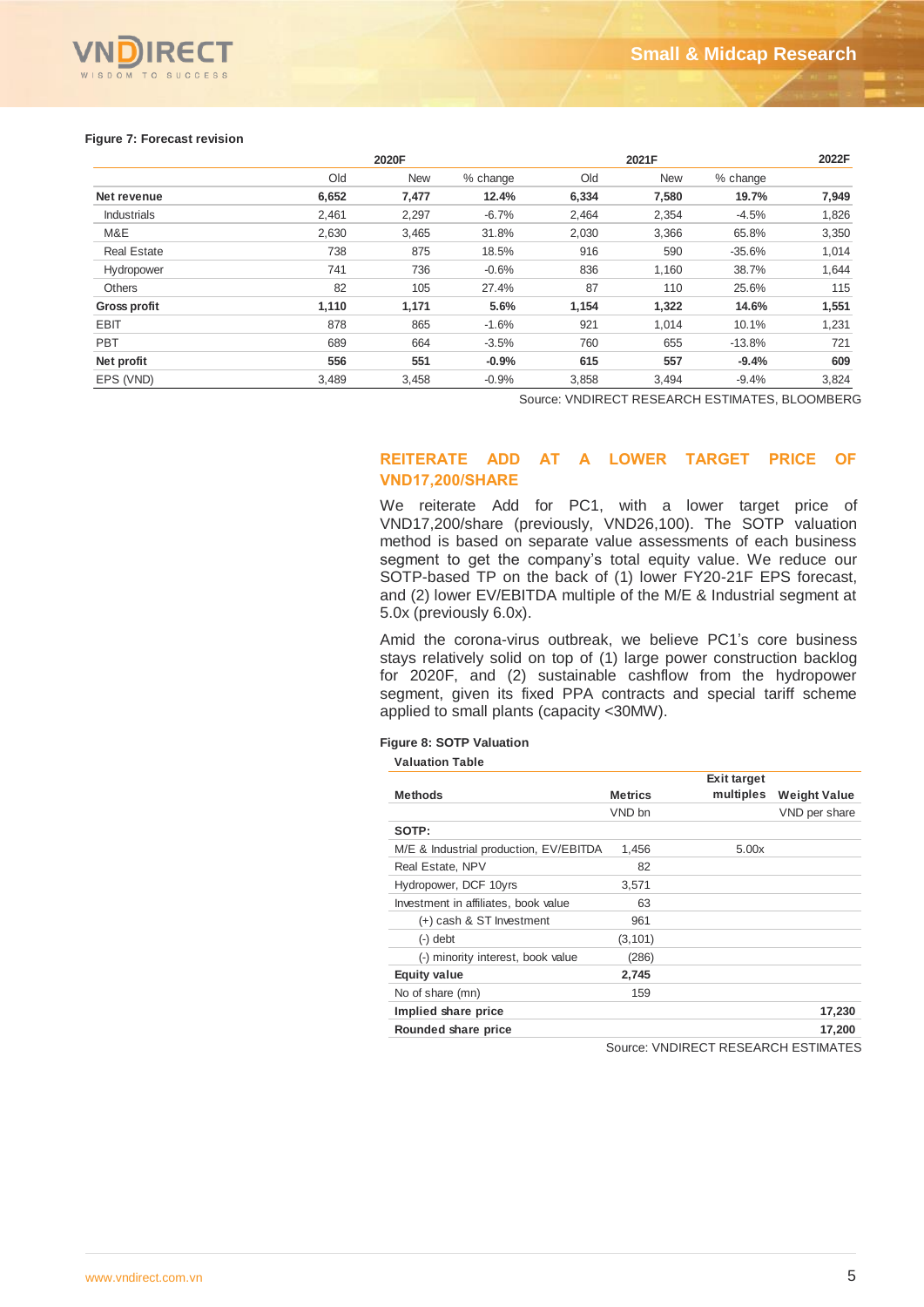

# **Figure 9: Peer comparison (Data as at 16/03)**

|                                            |                  |           |        |           | <b>Mkt</b>                                     |        |          | 3-year       |                 |    |      | <b>EV/EBITDA</b> |                |               |          |
|--------------------------------------------|------------------|-----------|--------|-----------|------------------------------------------------|--------|----------|--------------|-----------------|----|------|------------------|----------------|---------------|----------|
| Company                                    | <b>Ticker</b>    | Recom.    | Price  | <b>TP</b> | cap                                            | P/E(x) |          | EPS P/BV (x) |                 |    |      | (x)              | <b>ROE (%)</b> |               | D/E      |
|                                            |                  |           |        |           |                                                |        |          | CAGR         |                 |    |      |                  |                |               |          |
|                                            |                  |           | LC\$   |           | LC\$ US\$ m TTM 20F                            |        |          |              | (%) TTM 20F TTM |    |      | 20F              |                | TTM $20F(x)$  |          |
| <b>Power Construction peers</b>            |                  |           |        |           |                                                |        |          |              |                 |    |      |                  |                |               |          |
| Power Engineering Consulting JSC No 2      | TV2 VN           | <b>NR</b> | 54.000 | na        | 55.8                                           | 5.1    | na       | 51.3         | 1.4             | na | 4.3  | na               | 31.4           | na            | na       |
| Song Da No 11 JSC                          | SJE VN           | <b>NR</b> | 18.500 | na        | 14.6                                           | 5.8    | na       | 53.4         | 0.6             | na | 7.1  | na               | 12.4           | na            | 1.9      |
| Construction JSC No 5/Ho Chi Minh City     | SC5 VN NR        |           | 19.600 | na        | 12.6                                           | 8.7    | na       | $-1.9$       | 0.8             | na | 6.1  | na               | 9.7            |               | na 0.4   |
| Average                                    |                  |           |        |           | 27.7                                           | 6.5    | na       | 34.3         | 0.9             | na | 5.8  | na               | 17.8           |               | na 1.1   |
|                                            |                  |           |        |           |                                                |        |          |              |                 |    |      |                  |                |               |          |
| <b>Real Estate peers</b>                   |                  |           |        |           |                                                |        |          |              |                 |    |      |                  |                |               |          |
| Ha Do Group JSC                            | HDG VN NR        |           | 19.800 | na        | 101.2                                          | 2.8    | na       | 91.7         | 1.0             | na | 5.9  | na               | 40.0           |               | na 0.0   |
| Sao Mai Construction Corp                  | <b>ASM VN NR</b> |           | 5,210  | na        | 58.1                                           | 2.1    | na       | 152.5        | 0.3             | na | 8.9  | na               | 16.5           |               | na 0.0   |
| <b>LDG Investment JSC</b>                  | LDG VN NR        |           | 6,300  | na        | 65.1                                           | 2.6    | na       | 38.6         | 0.5             | na | 7.4  | na               | 20.2           |               | na 0.0   |
| Sai Gon Thuong Tin Real Estate JSC         | <b>SCR VN NR</b> |           | 3.790  | na        | 59.8                                           | 4.9    | na       | 17.2         | 0.3             | na | 18.3 | na               | 6.5            |               | na 0.0   |
| Duc Long Gia Lai Group JSC                 | DLG VN NR        |           | 1,700  | na        | 21.9                                           | 4.8    | na       | 366.8        | 0.2             | na | 8.6  | na               | 3.3            |               | $na$ 0.0 |
| Average                                    |                  |           |        |           | 61.2                                           | 3.4    | na       | 133.3        | 0.5             | na | 9.8  | na               | 17.3           |               | na 0.0   |
|                                            |                  |           |        |           |                                                |        |          |              |                 |    |      |                  |                |               |          |
| Power peers                                |                  |           |        |           |                                                |        |          |              |                 |    |      |                  |                |               |          |
| Can Don Hydro Power JSC                    | SJD VN NR        |           | 16.000 | na        | 47.6                                           | 7.2    | na       | 5.8          | 1.2             | na | 4.7  | na               | 16.2           |               | na 0.4   |
| Mien Trung Power Investment and            |                  |           |        |           |                                                |        |          |              |                 |    |      |                  |                |               |          |
| Development JSC                            | <b>SEB VN NR</b> |           | 27,000 | na        | 37.2                                           | 8.2    | na       | 24.3         | 2.2             | na | 9.0  | na               | 26.6           |               | na 0.1   |
| Southern Hydropower JSC                    | SHP VN NR        |           | 23,000 | na        | 92.8                                           | 10.7   | na       | 33.7         | 1.7             | na | 5.5  | na               | 16.2           | na            | 1.9      |
| <b>IDICO Srok Phu Mieng Hydropower JSC</b> | <b>ISH VN</b>    | <b>NR</b> | 13,000 | na        | 25.2                                           | 6.5    | na       | 117.0        | 1.1             | na | 6.1  | na               | 17.4           |               | na 0.0   |
| Hydro Power JSC - Power No. 3              | DRL VN NR        |           | 52.500 | na        | 21.5                                           | 9.6    | na       | 24.6         | 4.6             | na | 7.2  | na               | 44.4           |               | na 0.0   |
| Average                                    |                  |           |        |           | 38.4                                           | 8.7    | na       | 41.7         | 2.0             | na | 6.3  | na               | 23.6           |               | na 0.4   |
|                                            |                  |           |        |           |                                                |        |          |              |                 |    |      |                  |                |               |          |
| <b>Power Construction JSC No.1</b>         | PC1 VN ADD       |           | 11,700 | 17.200    | 81.0                                           |        | 5.3, 5.0 |              | 5.4 0.5 0.8 7.2 |    |      | 4.8              |                | 10.9 10.8 0.6 |          |
|                                            |                  |           |        |           | Source: VNDIRECT RESEARCH ESTIMATES, BLOOMBERG |        |          |              |                 |    |      |                  |                |               |          |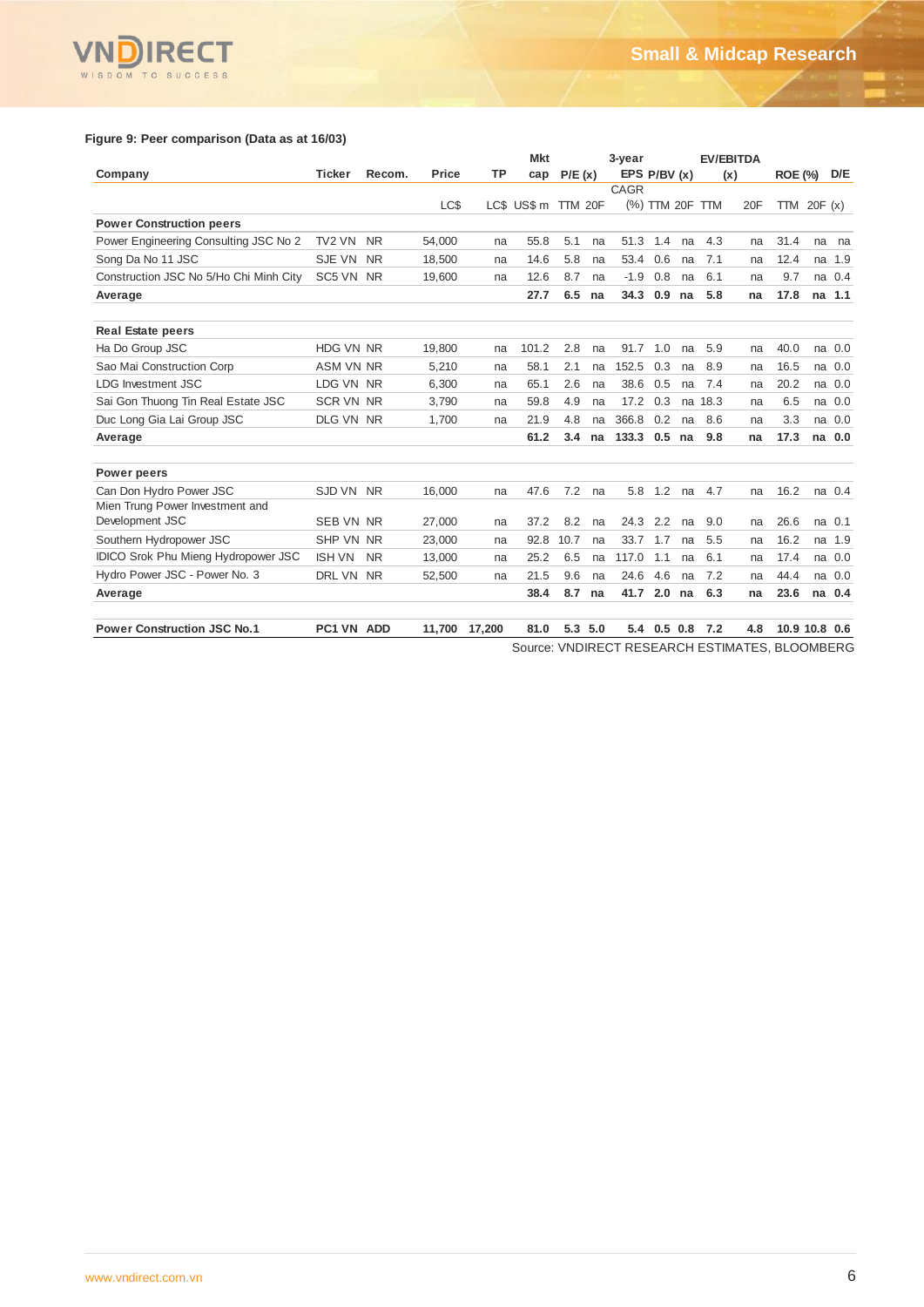

#### **Valuation**



#### **Income statement**

| וווטטוווס אנמנסוווסוונ        |         |          |          |
|-------------------------------|---------|----------|----------|
| (VNDbn)                       | 12-19A  | 12-20E   | 12-21E   |
| Net revenue                   | 5,842   | 7,477    | 7,580    |
| Cost of sales                 | (5,026) | (6,306)  | (6,258)  |
| Gen & admin expenses          | (225)   | (307)    | (308)    |
| Selling expenses              | 0       | 0        | 0        |
| <b>Operating profit</b>       | 591     | 865      | 1,014    |
| <b>Operating EBITDA</b>       | 756     | 1,111    | 1,385    |
| Depreciation and amortisation | (165)   | (246)    | (371)    |
| <b>Operating EBIT</b>         | 591     | 865      | 1,014    |
| Interest income               | 39      | 27       | 27       |
| <b>Financial expense</b>      | (171)   | (260)    | (404)    |
| Net other income              | 6       | 33       | 18       |
| Income from associates & JVs  | (34)    | $\Omega$ | $\Omega$ |
| Pre-tax profit                | 431     | 664      | 655      |
| Tax expense                   | (56)    | (85)     | (69)     |
| Minority interest             | (19)    | (29)     | (29)     |
| Net profit                    | 356     | 551      | 557      |
| Adj. net profit to ordinary   | 356     | 551      | 557      |
| Ordinary dividends            | (12)    | 0        | 0        |
| <b>Retained earnings</b>      | 345     | 551      | 557      |
|                               |         |          |          |

#### **Balance sheet**

| (VNDbn)                               | 12-19A | 12-20E | 12-21E |
|---------------------------------------|--------|--------|--------|
| Cash and equivalents                  | 568    | 781    | 561    |
| Short term investments                | 180    | 180    | 180    |
| Accounts receivables                  | 1,865  | 2,354  | 2,243  |
| Inventories                           | 1,429  | 1.492  | 1,498  |
| Other current assets                  | 119    | 103    | 107    |
| <b>Total current assets</b>           | 4,161  | 4,911  | 4,589  |
| <b>Fixed assets</b>                   | 3,593  | 4,617  | 8,507  |
| <b>Total investments</b>              | 63     | 63     | 63     |
| Other long-term assets                | 498    | 502    | 527    |
| <b>Total assets</b>                   | 8,314  | 10,092 | 13,685 |
| Short-term debt                       | 1,046  | 842    | 1,177  |
| Accounts payable                      | 823    | 1,337  | 1,385  |
| Other current liabilities             | 722    | 1,288  | 1,167  |
| <b>Total current liabilities</b>      | 2,592  | 3,467  | 3,729  |
| Total long-term debt                  | 2,000  | 2,259  | 5,247  |
| Other liabilities                     | 28     | 156    | 120    |
| Share capital                         | 1,593  | 1,593  | 1,593  |
| Retained earnings reserve             | 933    | 1.484  | 2,041  |
| Shareholders' equity                  | 3,438  | 3,924  | 4,275  |
| Minority interest                     | 257    | 286    | 315    |
| <b>Total liabilities &amp; equity</b> | 8,314  | 10,092 | 13,685 |



#### **Cash flow statement**

| (VNDbn)                                     | 12-19A   | 12-20E   | 12-21E   |
|---------------------------------------------|----------|----------|----------|
| Pretax profit                               | 431      | 664      | 655      |
| Depreciation & amortisation                 | 165      | 246      | 371      |
| Tax paid                                    | (77)     | (85)     | (69)     |
| Other adjustments                           | (8)      | 97       | (88)     |
| Change in working capital                   | (834)    | 543      | 28       |
| Cash flow from operations                   | (323)    | 1,467    | 896      |
| Capex                                       | (703)    | (1,270)  | (4,261)  |
| Proceeds from assets sales                  | $\Omega$ | 0        | $\Omega$ |
| Others                                      | 35       | 27       | 27       |
| Other non-current assets changes            | (287)    | 0        | 0        |
| Cash flow from investing activities         | (955)    | (1, 243) | (4,234)  |
| New share issuance                          | 91       | O        | 0        |
| Shares buyback                              | $\Omega$ | 0        | $\Omega$ |
| Net borrowings                              | 1,077    | 54       | 3,323    |
| Other financing cash flow                   | (12)     | (65)     | (205)    |
| Dividends paid                              | (12)     | $\Omega$ | $\Omega$ |
| Cash flow from financing activities         | 1,145    | (11)     | 3,118    |
| Cash and equivalents at beginning of period | 701      | 568      | 781      |
| <b>Total cash generated</b>                 | (134)    | 213      | (220)    |
| Cash and equivalents at the end of period   | 568      | 781      | 561      |
|                                             |          |          |          |

## **Key ratios**

|                         | 12-19A     | 12-20E | 12-21E |
|-------------------------|------------|--------|--------|
| <b>Dupont</b>           |            |        |        |
| Net profit margin       | 6.1%       | 7.4%   | 7.3%   |
| Asset turnover          | 0.78       | 0.81   | 0.64   |
| <b>ROAA</b>             | 4.8%       | 6.0%   | 4.7%   |
| Avg assets/avg equity   | 2.27       | 2.50   | 2.90   |
| <b>ROAE</b>             | 10.9%      | 15.0%  | 13.6%  |
| <b>Efficiency</b>       |            |        |        |
| Days account receivable | 116.5      | 115.2  | 108.0  |
| Days inventory          | 103.8      | 86.6   | 87.4   |
| Days creditor           | 59.8       | 77.6   | 80.8   |
| Fixed asset turnover    | 1.78       | 1.82   | 1.16   |
| <b>ROIC</b>             | 5.3%       | 7.5%   | 5.1%   |
| Liquidity               |            |        |        |
| Current ratio           | 1.6        | 1.4    | 1.2    |
| Quick ratio             | 1.1        | 1.0    | 0.8    |
| Cash ratio              | 0.3        | 0.3    | 0.2    |
| Cash cycle              | 160.5      | 124.3  | 114.6  |
| Growth rate (yoy)       |            |        |        |
| Revenue growth          | 14.9%      | 28.0%  | 1.4%   |
| Operating profit growth | $(10.1\%)$ | 46.3%  | 17.3%  |
| Net profit growth       | (23.6%)    | 54.6%  | 1.1%   |
| EPS growth              | (23.6%)    | 54.6%  | 1.1%   |

*Source: VND RESEARCH*